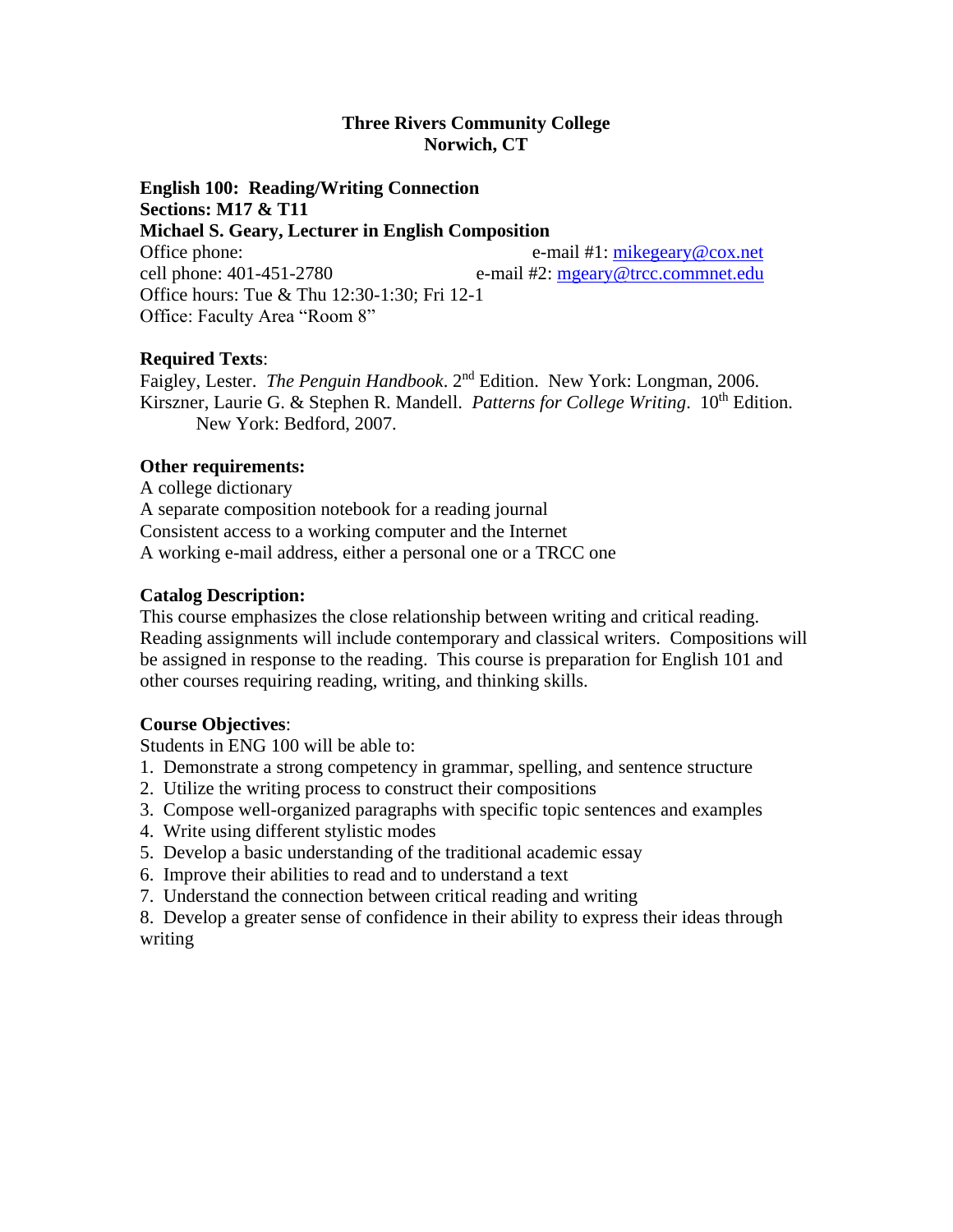## **Evaluation and grading:: Writing Assignments (45%)**

- 1. Illustration Paragraph
- 2. Basic Summary
- 3. Documentary Analysis
- 4. Comparison and Contrast Essay
- 5. Argument Essay
- 6. Reading Journal

*Paragraphs & Essays:* All drafts of formal assignments must be typed and doublespaced. You should use 12 or 14 point Times New Roman or Arial font. All assignments are due in stages, and you must complete all stages in order to receive full credit. You will lose 10 points per missing stage of the assignment. All assignments carry the same weight. Please submit all prewriting, rough drafts, peer review worksheets, and instructor feedback when you submit the final draft.

*Reading Journal:* Throughout the semester, I will ask you to select one reading per class meeting from *Patterns of College Writing* and complete one end of reading activity for it. You will receive a separate assignment sheet that spells out the guidelines for this task.

*Revisions of assignments:* You may revise any assignment as many times as you like during the semester. I will average your grades for each draft at the end of the semester to give you a single grade for the assignment. Please submit your previous draft of the assignment with the revised copy. Note: you must do more than fix grammar and spelling when you revise your assignment. It is expected that you will thoroughly revise the development of the piece of writing. If I sense that minimal effort was put into a revision, I will return it to you ungraded and require you to schedule a conference with me so that we can discuss ways for you to be a more effective reviser.

## *Note: You may only submit one revised assignment at a time. Please do not attempt to give me multiple revisions at once. The last day that I will accept a revision is Wed 8/15.*

*U grades:* Rather than give you a bad grade on an essay, I will be assigning grades of "U" if your essay is not appropriate to task, poorly written, and/or contains numerous grammar errors. These assignments **must** be revised by the date that I specify. In addition, you will be **required** to meet with me to begin the revision process. I will **not** accept a revision of a "U" unless you have met with me. If you do not revise a "U," you will receive a **50** for the assignment.

*Late assignments*: You may apply for a one time, one class extension on any assignment. This must be done in a formal e-mail to me that explains in detail why you need an extension for the assignment. I will notify you by e-mail whether or not the extension has been granted. *Applications for extensions must be received before the due date of the final draft.* Otherwise, you will lose 10 points per day late.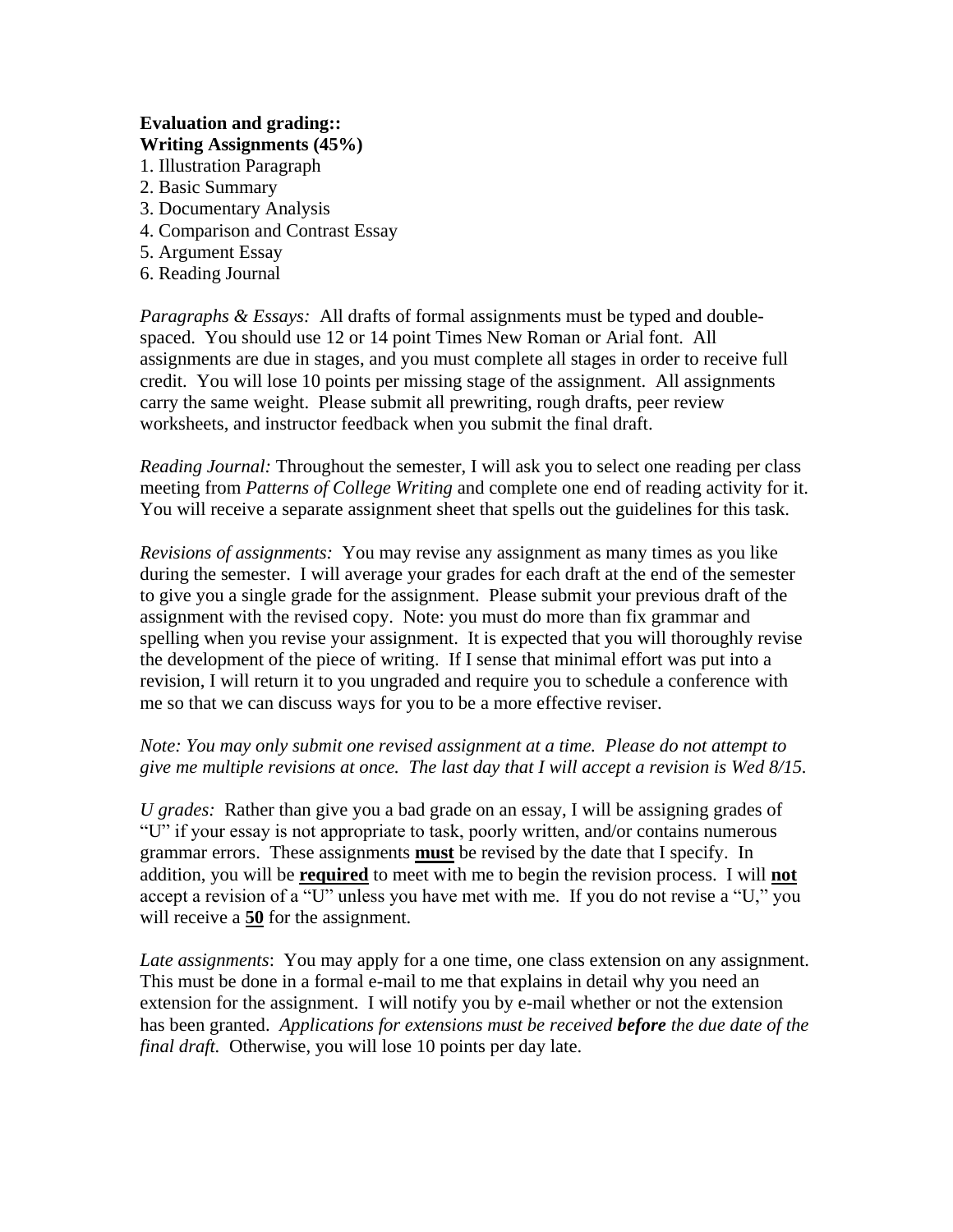*Completing assignments:* AKA "The Marzilli Rule". You must submit all assignments for the class. If you are having difficulty with a particular assignment, give it your best shot. *Failure to submit any essay assignment will disqualify you from participating in the portfolio assessment and will result in failure of the class.*

# **Portfolio (40%)**

This component allows you to demonstrate and to showcase your writing skills and to reflect upon how those skills have improved during the course of the semester. Portfolios are standard projects in composition classes. This component substitutes for a final exam. Your portfolio will contain the following pieces of writing:

- 1. A persuasive cover letter
- 2. A revised writing assignment of the instructor's choice
- 3. A revised writing assignment of the student's choice
- 4. A previously ungraded essay assignment

*Note: You will receive a separate assignment sheet with specific submission requirements for this component of your grade.*

# **Attendance and class participation: (15%)**

Participation and daily attendance are required. On your **third absence**, you may fail the course for excessive absenteeism.

To earn an "A" for this component of your grade, you will need to:

- 1. Attend every class on time and actively participate in all class discussions.
- 2. Be prepared for each class by having all reading and writing assignments completed.
- 3. Diligently work on all in-class activities
- 4. Meet with me during my office hours
- 5. Maintain a consistent, positive attitude throughout the entire semester.
- 6. Remain respectful of me and your fellow students.

Things that will reduce this component of your grade:

- 1. Never participating in class discussions and/or chronic lateness.
- 2. Getting up to throw things out in the middle of an activity or lecture
- 3. Falling asleep during class.
- 4. Paying more attention to the clock than to the discussions.
- 5. Doodling instead of taking notes: *This is not an art class.*
- 6. Having your cell phone go off during a discussion; they must be *shut off*.

Please remove all hats, hoods, bandanas, and sunglasses when you are in class. Please do not bring I-Pods or walkmans to class. Do not text message anyone during class. Please do not bring full course meals to be consumed during class time. You may be dismissed from class for the day and marked absent if you violate these rules.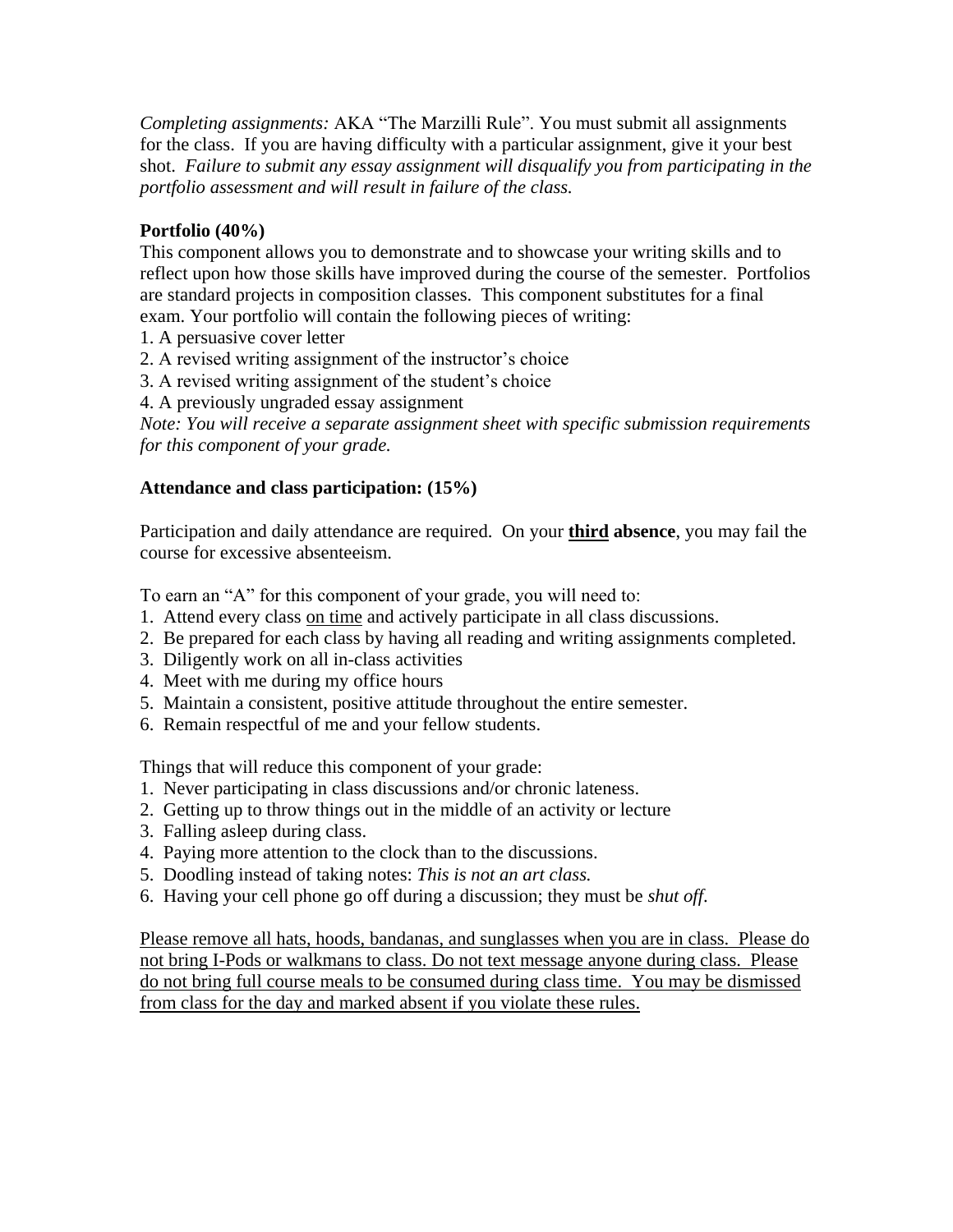#### **Plagiarism:**

Plagiarism is the copying of an author's exact words or ideas without giving him or her the proper credit. It is adopting someone else's ideas and pretending that they are your own. This also includes downloading essays off of the Internet and submitting them with your name on it. Plagiarism of any variety will not be tolerated and may result in failure for the class. Depending upon the severity of the offense, you may not get a second chance. I may dismiss you from the class for the remainder of the semester. Instances of plagiarism may be referred to the Dean's Office. *If you plagiarize, I will catch you. Many have tried to plagiarize before and many have failed my class as a result of it. Do your own work, and when in doubt, cite the source that you use.*

### **Tentative Schedule for the Course:**

- Tue 8/28: Intro to the class & Intro to Writing Process (prewriting) Related readings: *Penguin* Ch. 3, 5
- Thu 8/30: Writing Process continued: paragraph development & PIE format Related readings: *Patterns* Ch. 2 Assigned: Illustration Paragraph
- Tue 9/4: Intro to peer review & peer review workshop Due: 3 copies of rough draft of Illustration Paragraph
- Thu 9/6: Grammar Workshop: Sentence Fragments & Run-On Sentences Related readings: *Penguin* Ch. 33 and *Patterns* Ch.5 Due: 1 copy of second draft of Illustration Paragraph
- Tue 9/11: Intro to Critical Reading Process & Summary Writing Related readings: *Penguin* Ch. 6b & 6c Due: Final draft of Illustration Paragraph
- Thu 9/13: Summary Writing continued and MLA Format workshop Related readings: *Penguin* Ch. 21
- Tue 9/18: Finish MLA format & Plagiarism Workshop Related readings: *Penguin* Ch. 19 Assigned: Basic Summary
- Thu 9/20: Peer review workshop Due: 3 copies of rough draft of Basic Summary
- Tue 9/25: Grammar Workshop: Subject-Verb Agreement Related readings: *Penguin* Ch. 34 Due: 1 copy of second draft of Basic Summary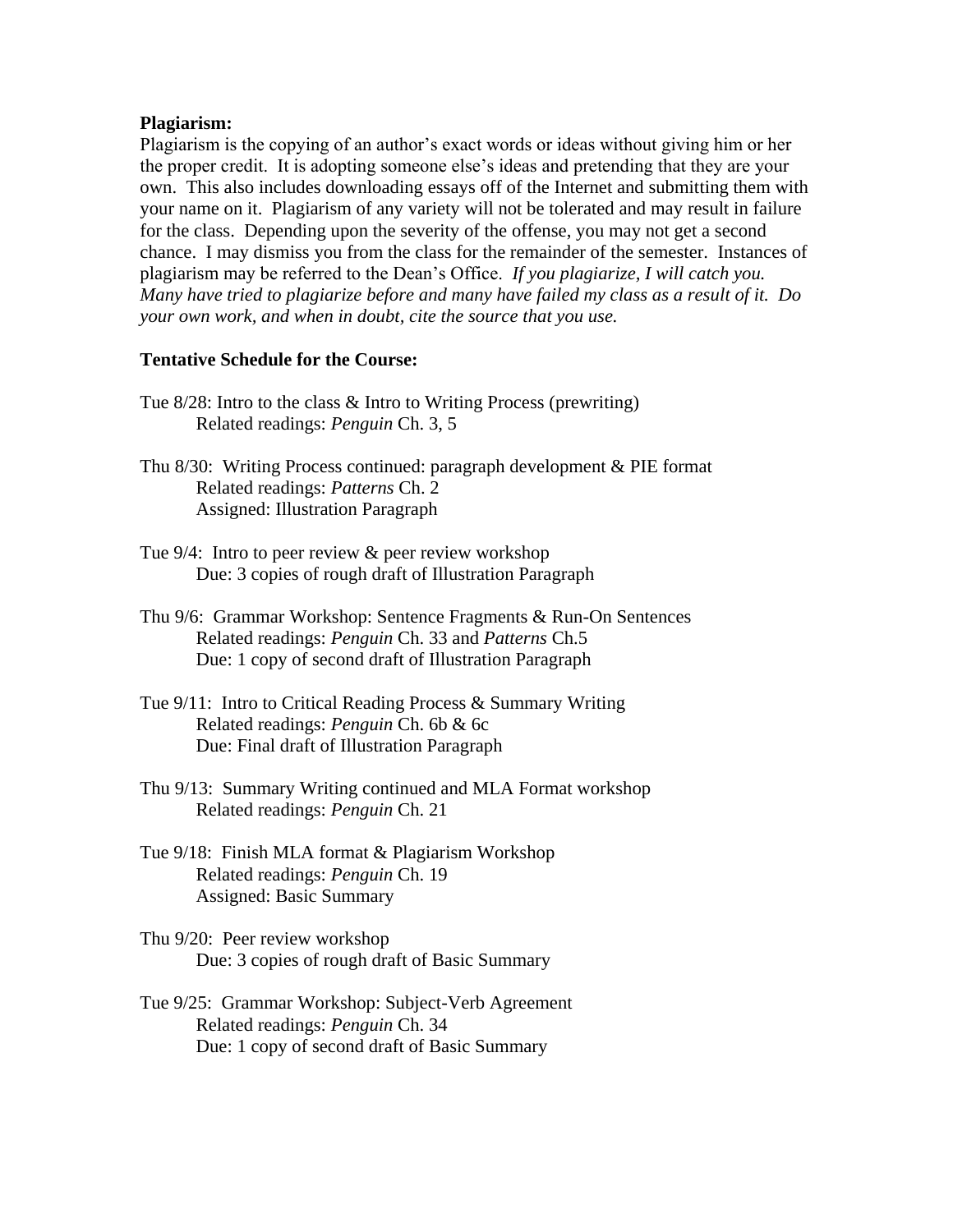- Thu 9/27: Summary vs Analysis & Intro to Critical Viewing Related readings: *Penguin* Ch. 6d & 6e Due: Final draft of Basic Summary
- Tue 10/2: In class viewing of "Behind the Music-Chicago" Assigned: Documentary Analysis
- Thu 10/4: Second in class viewing of "Behind the Music-Chicago"
- Tue 10/9: Peer review workshop Due: 3 copies of Documentary Analysis
- Thu 10/11: Grammar Workshop: Pronoun Antecedent Agreement Related readings: *Penguin* Ch. 36 Due: 1 copy of second draft of Documentary Analysis
- Tue 10/16: Intro to the Academic Essay Related readings: *Patterns* Ch. 3, 4 Due: Final draft of Documentary Analysis
- Thu 10/18: Comparison and Contrast Related readings: *Patterns* Ch. 11
- Tue 10/23: Comparison and Contrast continued Assigned: Comparison and Contrast Essay
- Thu 10/25: Peer review workshop Due: 3 copies of rough draft of Comparison and Contrast Essay
- Tue 10/30: Grammar Workshop: Modifiers Related readings: *Penguin* Ch. 37 Due: 1 copy of second draft of Comparison and Contrast Essay
- Thu 11/1: Argument Related readings: *Patterns* Ch. 14 Due: Final draft of Comparison and Contrast Essay
- Tue 11/6: Argument continued
- Thu 11/8: Argument continued Assigned: Argument Essay
- Tue 11/13: Peer review workshop Due: 3 copies of Argument Essay